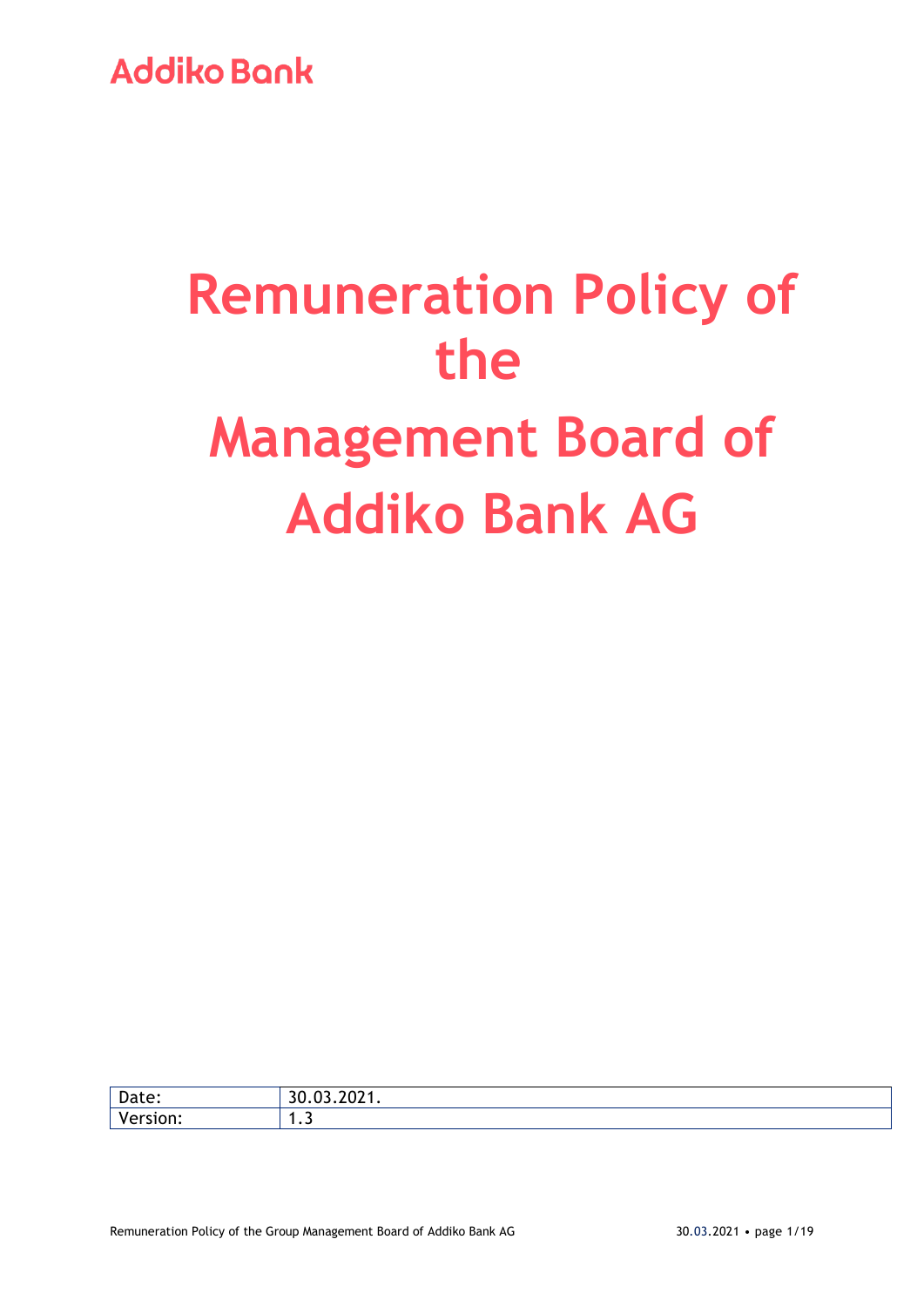### **1. LEGAL BASIS AND ESTABLISHMENT OF REMUNERATION POLICY**

This remuneration policy for the Management Board of Addiko Bank AG ("Remuneration Policy") regulates the principles of remuneration for the Management Board of Addiko Bank AG ("Company") in accordance with Section 78a of the Austrian Stock Corporation Act ("AktG").

This Remuneration Policy was drawn up by the Nomination and Remuneration Committee of the Supervisory Board and adopted by resolution of the Supervisory Board on March 30, 2021. It will be submitted for resolution to the company's Annual General Meeting at the next Annual General Meeting.

This Remuneration Policy is largely based on, and is consistent with, the Addiko Group's internal Group Remuneration Policy (remuneration policy according to section 39b BWG).

### **2. OBJECTIVE**

This Remuneration Policy shall promote the business strategy and long-term development of the company. This is done by setting out principles for the remuneration of the members of the Management Board, taking into account:

- their tasks and workload:
- their expertise and experience;
- their responsibilities and the risks involved;
- the size, location and sustainable and long-term development of the Company and its subsidiaries and
- the relevant legal and regulatory requirements and the Austrian Corporate Governance Code.

This remuneration policy must also provide sufficient flexibility to respond to short-term market developments and to ensure a balanced composition of the Management Board.

Its purpose is to enable the Company to attract and retain experienced and competent members of the Board of Management and to ensure that the Company's objectives are achieved in line with its strategy, long-term objectives and risk profile.

### **2.1 Principles of Remuneration**

### **2.1.1 Financial performance of the Addiko Group**

It is imperative that the compensation system takes into account the performance of the Addiko Group and not only the performance of the company or an individual.

### **2.1.2 Solid Capital Base**

The Company must consider the risk associated with its compensation system in terms of its potential impact on its capital base and the Addiko Group's capital base.

Therefore, the Company must consider the impact of the level of compensation - both immediate and deferred - in its capital planning and in the overall capital valuation process, taking into account the current capital position.

The total variable remuneration granted by the Company must not restrict the ability of the Company and the Addiko Group to maintain or restore a sound capital base in the long term.

If the company or the Addiko Group does not achieve its capital objectives, priority shall be given to building up the necessary capital or solvency buffer and a conservative remuneration policy shall be pursued, in particular with regard to variable remuneration.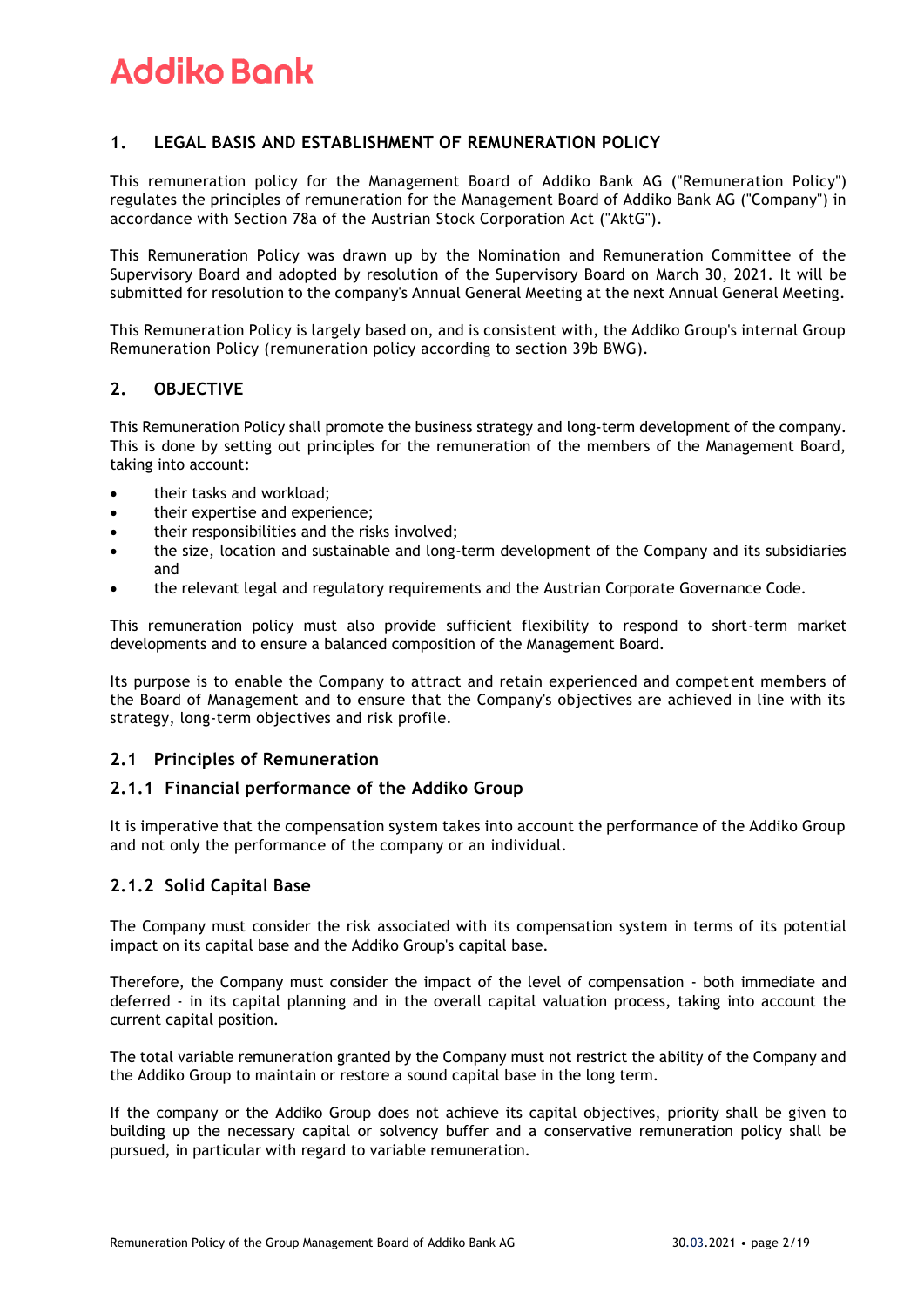### **2.1.3 Support for the Long-Term Strategy**

The compensation system must be aligned with the long-term business strategy of the Company and the Addiko Group in such a way that it includes the general business strategy and quantified risk tolerance levels with a multi-year horizon.

### **2.1.4 Exceptional Remuneration Arrangements**

Exceptional compensation agreements are those compensation elements which are not normally provided to members of the Management Board and which are considered exceptions (e.g. welcome bonus, sign-on bonus, guaranteed bonus, *retention bonus*, severance package).

Such exceptional remuneration arrangements shall comply with the 9th Chapter of the EBA Guidelines on Sound Compensation Policies (EBA/GL/2015/22) (or any subsequent guidelines) and shall be approved by the company's supervisory board for directors on a case-by-case basis.

Exceptional compensation arrangements are limited to certain situations related to recruitment phases, special projects, high risk of retirement or restructuring. They must comply with all relevant principles of this remuneration policy and be documented in writing.

### **2.1.5 Avoidance of Conflicts of Interest**

The company operates in accordance with the Code of Business Conduct & Ethics, which every employee - including the members of the Management Board - must comply with. The remuneration system is fully compliant with the Code of Business Conduct and the *fit& proper guidelines*, which include measures to avoid conflicts of interest.

### **2.1.6 Equal Pay**

In determining the remuneration system, the company must comply with all legal requirements, including the provisions on equal pay, irrespective of race, nationality, religion, national origin, ethnicity, sexual orientation, gender, age, citizenship, marital status or pregnancy, to ensure that equal work is of equal value.

### **2.1.7 Shareholder Participation**

In accordance with § 78b (1) AktG, the Supervisory Board of the company must submit this remuneration policy to the Annual General Meeting of the company for resolution.

### **2.1.8 Market Data**

In determining the remuneration, a benchmarking against the company's own industry and against companies of similar size on the local market is carried out (market trends, selected competitors, peer groups, international practices).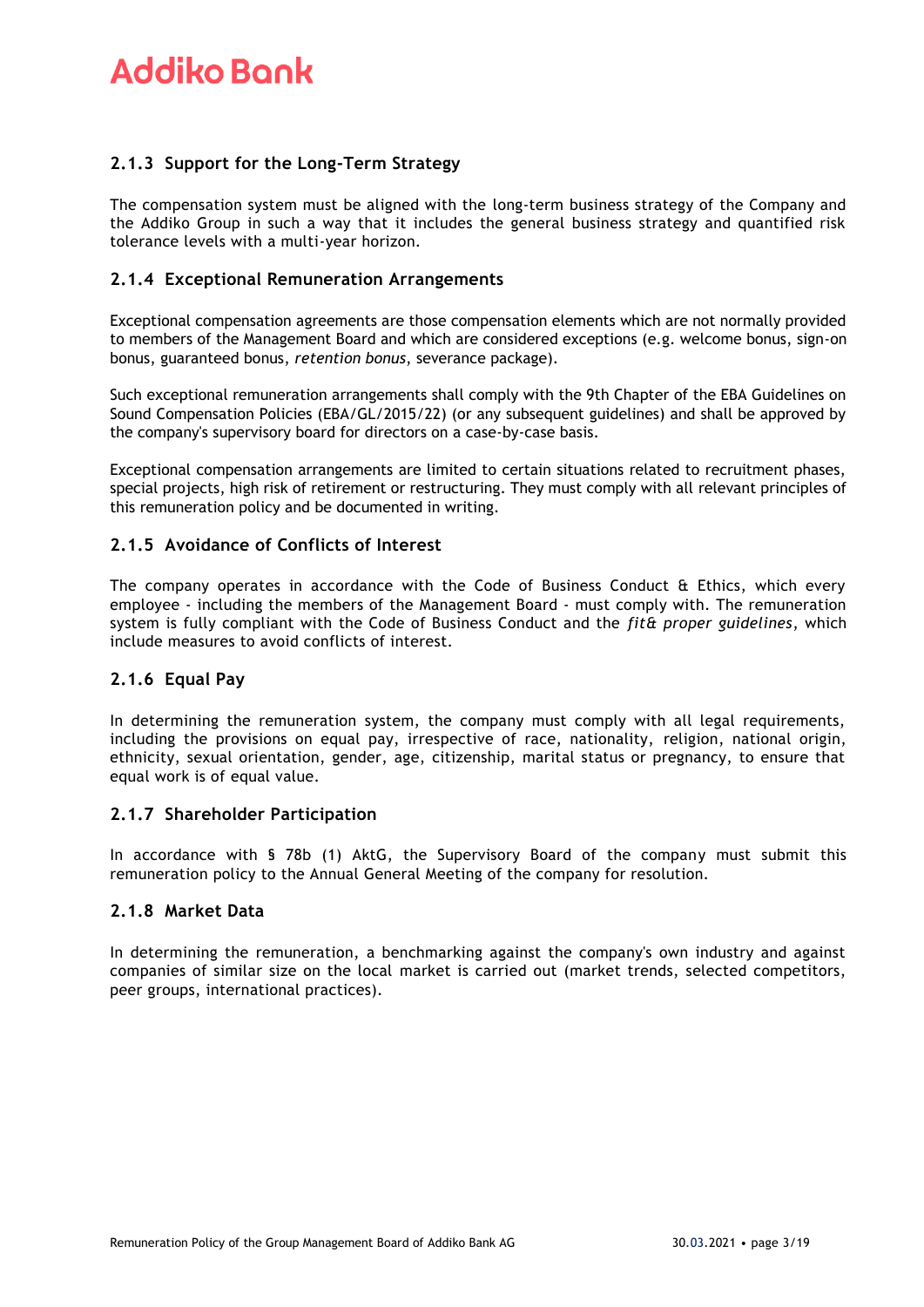# **3. REMUNERATION STRUCTURE**

### **3.1 Basic Information about the Remuneration Structure**

This remuneration policy distinguishes between three main components of remuneration:

- The fixed remuneration, which includes any non-performance-related payment;
- Variable remuneration, including an annual bonus and incentive schemes (which could also be paid more than once a year); and
- Other benefits (all other types of reward and recognition instruments that are neither fixed nor variable).

The remuneration of the members of the Management Board shall be determined as a combination of (i) fixed, (ii) performance-related variable remuneration and (iii) non-monetary remuneration, taking into account the mutual value for employees of the Company and the Group in line with the interests of the shareholders.

The Supervisory Board or its responsible committees specifically determine, approve and monitor the remuneration of the members of the Management Board.

The remuneration of Management Board Members must be clearly defined in the employment contract, subject to the following framework:

- Fixed remuneration based on the level of responsibility of the respective Management Board member, whereby the fixed remuneration should represent a relevant part of the total remuneration;
- variable annual remuneration, which is linked to the attainment of predetermined individual target agreements and prudent risk management and should in any case be lower than the fixed remuneration for the respective financial year;
- In the event of premature termination by the company without good cause or for good cause not attributable to the Management Board member, as well as in the event of justified premature termination by the Management Board member for good cause attributable to the company, the following claims may arise:
	- $\circ$  Compensation for loss of income for the period then remaining until the end of the fixed term may be increased up to a maximum of 75% of a gross annual basic salary or until the end of the fixed term, whichever is lower. For members of the Board of Management, this must be approved by the Supervisory Board of the company;
	- $\circ$  A pro-rata annual bonus payment for the year in which the employment contract is terminated may be included in the remuneration on the assumption that no more than 100% is achieved.
	- $\circ$  Management Board members may be entitled to insurance coverage, including D&O insurance, in accordance with the existing group insurance contracts for Management Board members.

The Members of the Board of Management do not receive separate remuneration for their function as members of the Supervisory Board of a direct or indirect subsidiary of the company.

## **4. FIXED REMUNERATION**

### **4.1 Definition of Fixed Remuneration**

The fixed remuneration is the remuneration paid to the individual members of the Board of Management for the performance of their work for a contractually agreed period of time and for the extent of their responsibility, and reflects the experience and competence required.

The following components are regarded as fixed remuneration:

- Basic salary; benefits, allowances and supplements which are part of a general, non-discretionary, company-wide policy and have no incentive effect in terms of risk taking;
- Compensation components that are by nature not fixed, but which do not depend on the performance of a member of the Board of Management and are considered exceptions.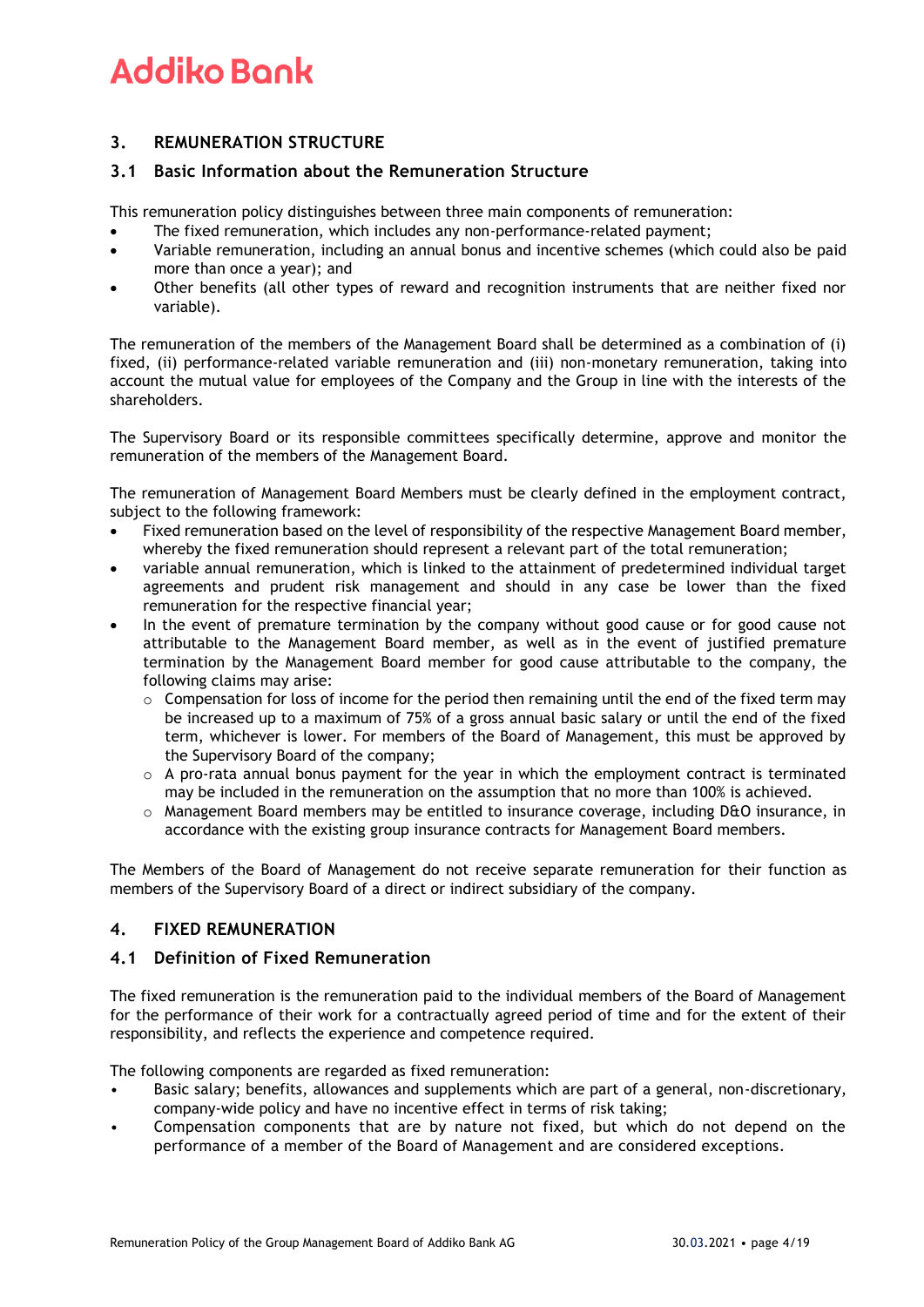# **4.2 Basic Salary**

# **4.2.1 Positioning of the Basic Salary**

The basic salary must be high enough not to encourage an inappropriate willingness to take risks.

A positioning of the base salary above the market value is only justified for board positions that are rare in the market and of crucial importance for the company.

### **4.2.2 Increase in Basic Salary**

The most important factors influencing the decision on a basic salary increase are the economic situation of the company (sustainability), the development of market interest rates and the inflation rate.

The increase in basic salary must be based on a combination of market rates and the skills and seniority of the individual.

### **4.3 Benefits, Allowances and Supplements to Basic Salary Required by Law**

Any benefits, allowances and supplements to basic salary required by law are regarded as fixed remuneration. They are based on applicable legal provisions and must be granted to the Management Board member in compliance with these provisions.

Any benefits, allowances and/or surcharges imposed/required by law that exceed national requirements must be reviewed and approved by the Company's Human Resources Department before being submitted to the Supervisory Board for approval.

### **4.4 Enhancement of the working environment (job enrichment), expansion of the working environment or increased responsibilities**

Any allowance and/or supplement to the basic salary that is related to *job enrichment* or expansion of the field of work or increased responsibility/skills within the existing position is considered a fixed salary.

Such allowances and supplements shall depend on the duration of the relevant upgrading, extension or increased responsibility and shall not exceed 20% of gross basic salary in the relevant period.

### **4.5 Remuneration Components that are not Fixed by Nature but are Independent of Performance**

Remuneration components that are by nature not fixed but which do not depend on the performance of the Addiko Group, the company or the individual are considered fixed remuneration.

A sign-on bonus can only be granted in exceptional circumstances during the first year of employment.

In limited cases, such as restructuring and where there are good reasons to retain key management board members, a bonus or bonus may be granted to retain the management board member.

### **4.6 Regular Review**

Fixed remuneration components must be reviewed regularly, at least once a year. The relevance of fixed remuneration is to reduce the risk of excessive risk-taking behaviour, prevent initiatives focusing on short-term results and allow flexibility in the remuneration mix (fixed vs. variable remuneration).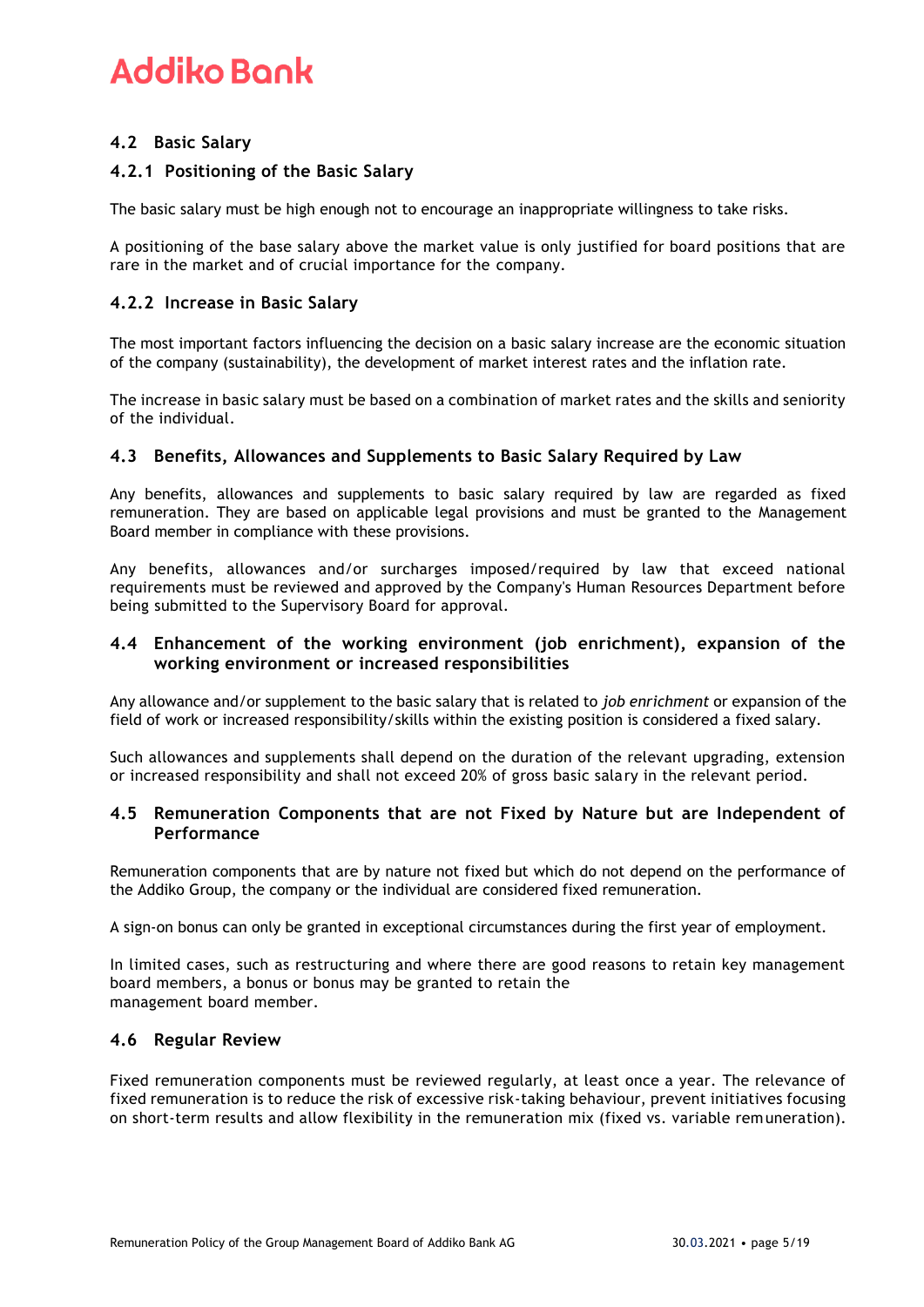# **5. VARIABLE REMUNERATION - BASIC PRINCIPLES**

### **5.1 Definition**

Variable remuneration is used to reward achievements by linking remuneration directly to performance (group, company and individual performance). It also serves to motivate the members of the Management Board to pursue the goals and interests of the Company and to allow them to share in the Company's success.

### **5.2 Flexibility/ Adaptation**

Any variable remuneration system must be flexible enough to allow variable remuneration to be reduced - even to zero - if results are negative or if the competent supervisory authority so requires.

Ex-post risk adjustments to variable remuneration are made in response to the actual risk results of the Board member's actions or changed circumstances. Such ex-post risk adjustment is an explicit risk adjustment mechanism by which the remuneration of the Management Board member is adjusted by means of a malus agreement or clawback clauses as described below under 6.5.

### **5.3 Maximum Ratio of Variable to Fixed Remuneration Components**

The separation between the fixed and variable remuneration components must be clearly understandable. The variable remuneration component, including any type of extraordinary benefits, may not exceed 100% of the fixed component of the total remuneration for each individual member of the Board of Management.

### **5.4 Restrictions on the payment of variable remuneration components and risk adjustment**

When allocating variable remuneration components within the company, all types of current and future risks must be taken into account. The performance measurement used to calculate the variable remuneration components or pools of variable remuneration components shall include an adjustment for all types of current and future risks and take into account the cost of capital and the liquidity required. Variable remuneration components (including performance-related bonuses) may only be paid if the financial situation of the company is sustainable and the payment is justified. Entitlement to variable performance-related remuneration (both new and deferred elements) can only arise if the capital requirements, described below, are met.

Payments of variable remuneration components are only permitted if the applicable capital requirements are met. Exceptions can only be made if the payment of variable remuneration is consistent with and promotes sound and effective risk management and does not encourage the taking of risks in excess of those tolerated by the company and does not restrict the company's ability to maintain or restore a sound capital base.

### **5.5 Cashless incentive and recognition plans**

Non-cash incentives and recognition plans are methods of rewarding individual Board members for exceptional performance that is not rewarded with other variable payments.

They are retroactive, as they recognise past performance and behaviour, and can also be discretionary.

Maximum value of the prizes / awards is defined as 3,000 EUR.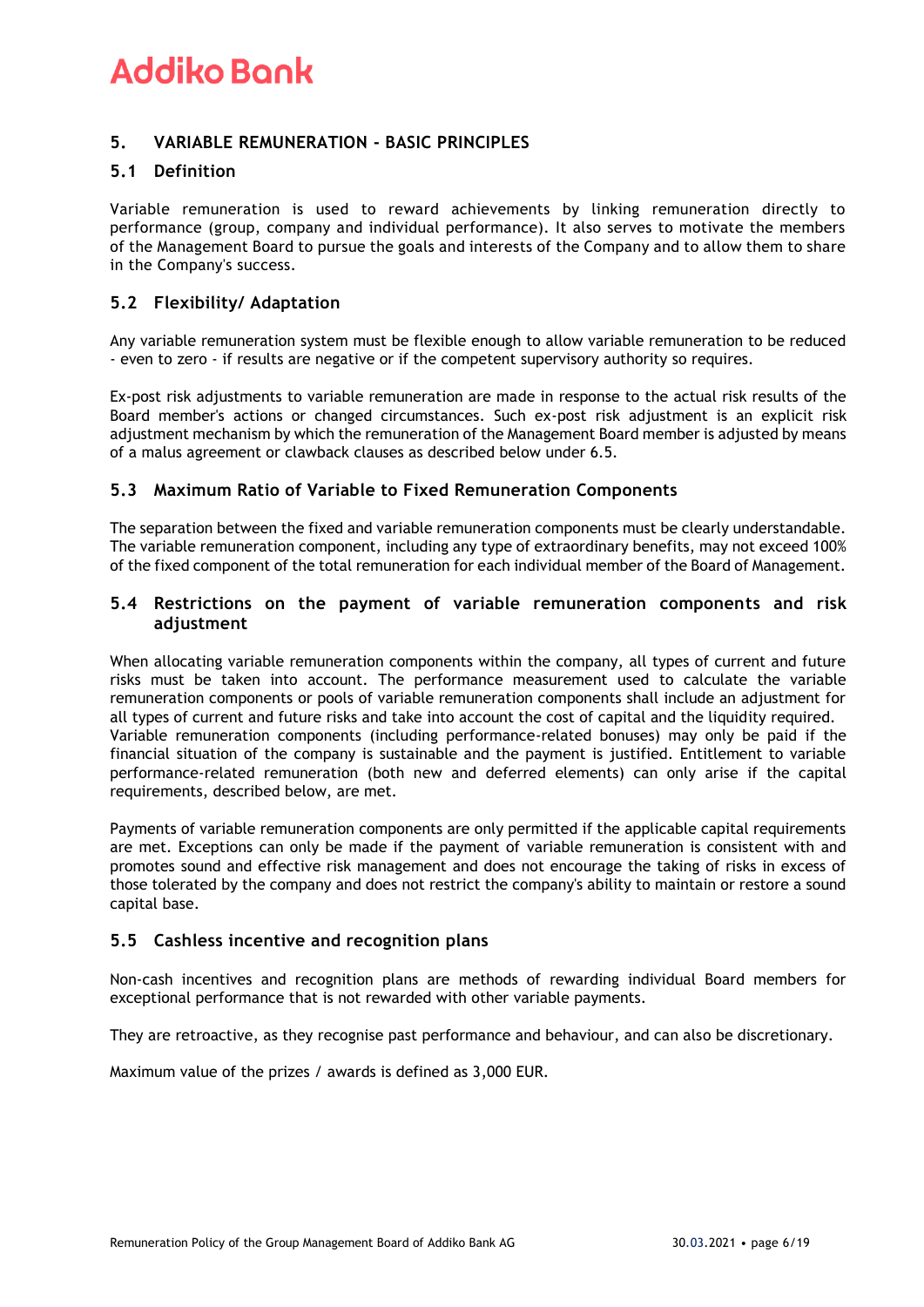# **5.6 Effective Risk Management, Risk Identification and Quantification**

The remuneration system must be compatible with and promote effective risk management. It must not encourage taking risks beyond the prescribed / tolerated risk level.

Each variable compensation programme shall be consistent with the Company's internal capital adequacy process (ICAAP) and with the Company's individual liquidity assessment.

Whenever an assessment is used for risk and performance measurement or risk adjustment, the following requirements must be observed:

- A clearly worded document setting out the parameters and key considerations on which the assessment is based
- Clear and complete documentation of the final decision on risk and performance measurement or risk adjustment:
- The involvement of experts from relevant control functions; and
- The necessary approvals, in particular from the company's Supervisory Board, have been obtained.

When determining variable remuneration pools or individual remuneration, the company should take into account the full range of current and potential (unexpected) risks associated with the activities performed.

The performance indicators used in the determination of the remuneration pool may not capture the risks taken or may not capture them adequately and ex-ante adjustments should therefore be made to ensure that variable remuneration is fully aligned with the risks taken.

In order to ensure a sound and effective remuneration system, the company should use quantitative and qualitative measures/criteria for its risk adjustment process. The assessment of risk and performance should take into account both current and future risks taken by a member of the Management Board, his department, the company and the Addiko Group as a whole.

### **6. VARIABLE REMUNERATION – BONUS PAYMENTS**

### **6.1 Entitlement to Bonus Payments**

### **6.1.1 Basic Information**

The bonus payments are performance-related and are not guaranteed, with the exception of a possible guaranteed variable remuneration in the first year of employment.

Bonus payments should reflect business results, take into account individual performance and the Addiko Group's consolidated business results and capital position.

Bonus payments can only be made after presentation of the audited consolidated IFRS financial statements, which have been approved by the Supervisory Board of the Company.

### **6.1.2 Personal Entitlement**

A member of the Management Board is entitled to a bonus payment if he or she was employed by the company for at least five months during the financial year for which the bonus is paid.

If the departing Management Board member is considered a "*good leaver*", he or she retains the right to receive bonus or deferred bonus payments and is also entitled to a pro rata bonus payment for the year in which the employment relationship ends. In this remuneration policy, *good leaver* status includes the following circumstances:

- Termination of employment due to physical illness, injury or permanent disability, in accordance with the applicable laws
- Retirement, even in the event of a special agreement with the Company;
- Death of the Management Board Member (the bonus or deferred bonus amounts are paid to the heirs in accordance with the applicable law of succession); and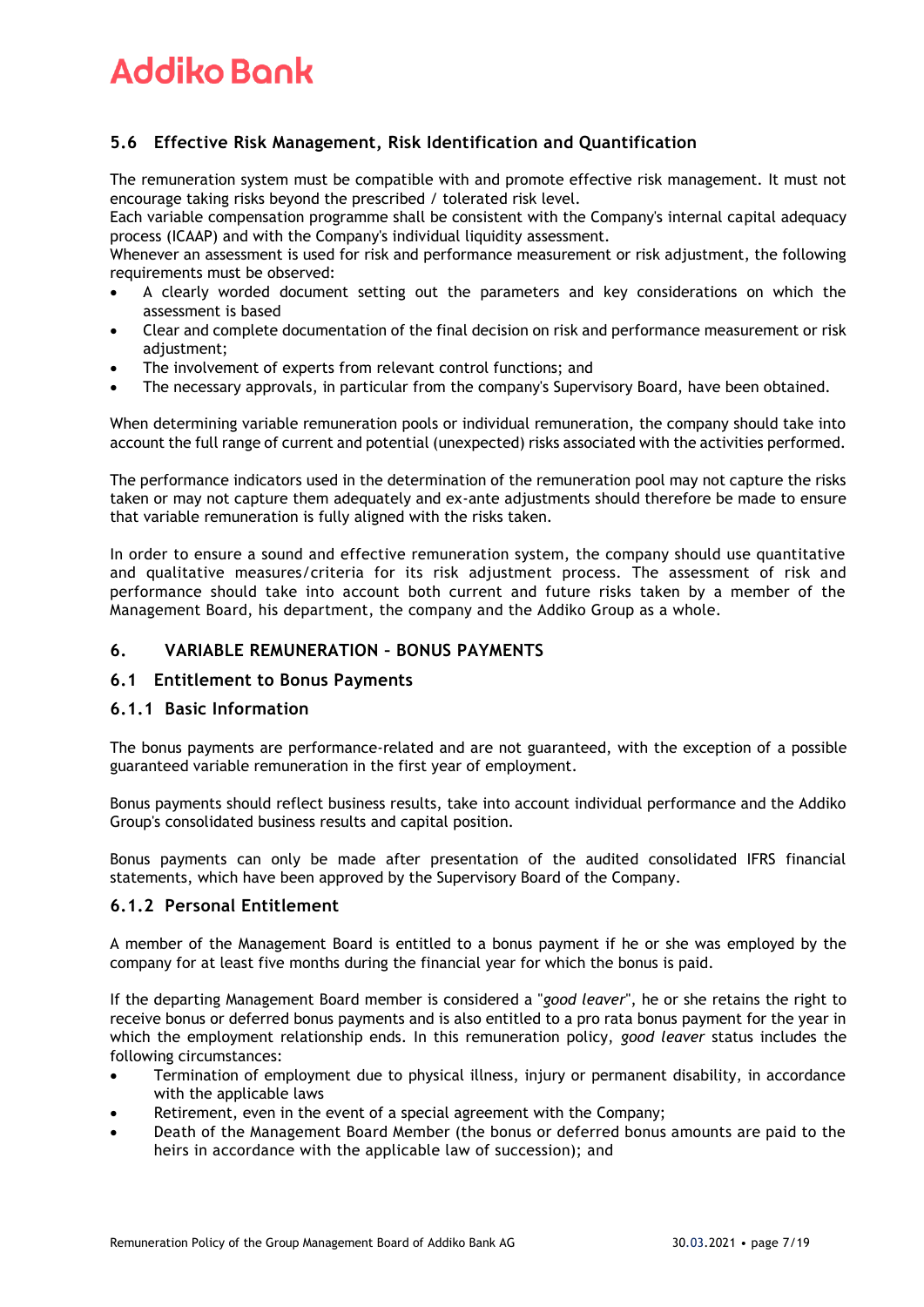• the employment contract of the member of the Management Board was terminated by the company without justification on an extraordinary basis.

If, as a result of the above circumstances, the Member of the Board of Management cannot be considered a "*good leaver*", he loses the right to a bonus payment for the year in which the reasons for the termination of the employment relationship arose.

### **6.2 Balanced Scorecards for Board Members**

The objectives for Board Members are defined in individual *balanced scorecards*, which form a basis for the evaluation of individual results in the annual performance cycle.

The objectives, a list of at least 4 (four) (no more than 8 (eight) are proposed) performance targets, should be defined as a combination of group, board responsibility and individual objectives. For board members with combined responsibilities, it shall be determined which board divisional target is measured with which weighting.

Board performance targets are set as a balanced combination of quantitative/financial ("hard") targets and discretionary/non-financial ("soft") targets.

The quantitative/financial targets are defined on the basis of the budget and focus primarily on the riskbased profitability measurement framework (RaRoC target - risk-adjusted return on capital), cost management (OPEX target) and productivity (net operating profit target). Discretionary/non-financial targets are defined on the basis of business performance and the specific requirements placed on the Management Board and include, for example, team leadership skills, successful completion of business segment reporting, support for the Group-wide digital transformation, strengthening the risk culture.

The individual *Balanced Scorecard* should be balanced and ensure that objectives are aligned with the business strategy, within the risk appetite and risk management framework of the company. The weighting of the performance targets is set at the individual level, with the focus for the CRO position being on the risk-based target.

*The tables below are examples of the types of targets and weightings that could be set in the Individual Balanced Scorecard of Management Board Members. These targets and weightings may vary in each annual bonus cycle.* 

| CEO / CRBO / CCBO / COO  | Weighting<br>% | CRO / CFO*                 | Weighting<br>% |
|--------------------------|----------------|----------------------------|----------------|
| Cost management          | 20,0%          | Cost management            | 20,0%          |
| Risk-based profitability | 30,0%          | Risk-based profitability 1 | 30,0%          |
| Productivity             | 30,0%          | Risk-based profitability 2 | 30,0%          |
| Non-financial objectives | 20,0%          | Non-financial objectives   | 20,0%          |
| <b>TOTAL</b>             | 100,0%         | <b>TOTAL</b>               | 100,0%         |

*\*In this example, the CFO and CRO Management Board positions are joint roles and are held by the same person.* 

For each quantitative/financial objective, the precise indicators (KPIs) for low and high performance achievement, as in the example in 6.3.2, should be defined. Final confirmation of all quantitative/financial targets (target & actual) should be provided by the CFO/planning staff, risk management and other relevant functions. Individual targets, weightings and achievement will be reported annually in the Bank's Remuneration Report.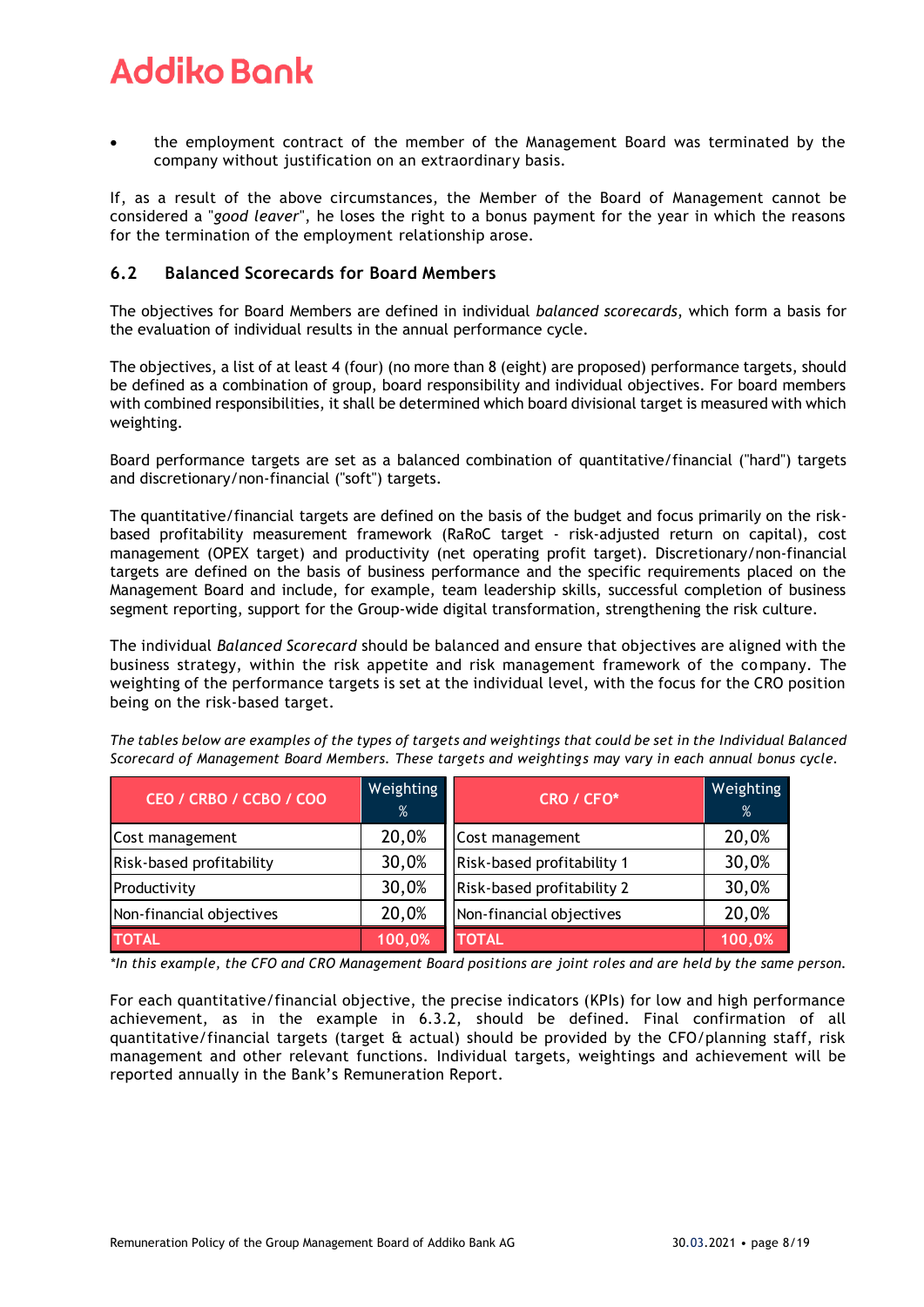# **6.3 Bonus Amounts**

### **6.3.1 Target bonus/maximum bonus amount**

The amount of the target bonus and the maximum amount of the bonus depends on the function of the Management Board member and on relevant market benchmarks in the respective working environment.

The amount of the target bonus for an Management Board member who has not worked for the full financial year is calculated pro rata, taking into account the days on which the Management Board member worked for the Company in the respective year (period for which he received a salary from the Company).

### **6.3.2 Individual Success Factor**

The final individual performance assessment for members of the Board of Management is defined by calculating the *individual success factor* (range 0% - 100%), which represents the weighted achievement of objectives from the individual *balanced scorecard.*

Sample calculation for the individual *Balanced Scorecard* for a management board and an example of the individual success factor:

| <b>LIST OF TARGETS</b> |                          | Weighting<br>(%) | <b>KPI (Target setting)</b> |                        |                       | <b>KPI (Achievement)</b>         |        |                                          |
|------------------------|--------------------------|------------------|-----------------------------|------------------------|-----------------------|----------------------------------|--------|------------------------------------------|
|                        |                          |                  |                             | value                  | target<br>weighting % | achieved result                  | factor | target weighting<br>(weighting * factor) |
|                        | Cost management          | 20%              |                             | high EUR 185,3 million | 100%                  | EUR 186,0 million                | 90,5%  | 18,1%                                    |
|                        | <b>OPEX</b>              |                  | low                         | EUR 189,0 million      | 50%                   |                                  |        |                                          |
| $\mathbf{2}$           | Risk-based profitability | 30%              | high                        | $-1,0%$                | 100%                  | $-0.5%$                          | 100.0% | 30,0%                                    |
|                        | <b>RAROC</b>             |                  | low                         | $-2.8%$                | 50%                   |                                  |        |                                          |
|                        | Productivity             | 30%              | high                        | EUR 56,2 million       | 100%                  | EUR 53,8 million                 | 83,8%  | 25,1%                                    |
|                        | Net Operating Income     |                  | low                         | EUR 48,8 million       | 50%                   |                                  |        |                                          |
| 4                      | Non-financial objective  | 20%              | discretionary evaluation    |                        |                       | 75,0%                            | 75,0%  | 15,0%                                    |
|                        |                          | 100%             |                             |                        |                       | <b>INDIVIDUAL SUCCESS FACTOR</b> |        | 88,2%                                    |

The individual success factor is calculated on the basis of the achievement of the performance targets from the individual *balanced scorecard* with the following comments:

- A *factor - Achievement* equal to or above the high KPI is considered to be 100% *target weighting %*;
- A *factor - Achievement* equal to the low KPI is considered as 50% *target weighting %;*
- A *factor - Achievement* which is lower than the low KPI is considered as 0% *target weighting %;*
- A *factor - Achievement* between the high and the low KPI is calculated linearly between 50% and 100% *target weighting %.*

If the individual performance factor is below 50%, the member of the Board of Management is not entitled to any bonus payments for the financial year.

In assessing individual performance, strict consideration is also given to breaches of conduct or compliance/values regulations, findings and assessments by supervisory authorities or internal audit, compliance, risk management and human resources management.

It should be ensured that bonus results reflect not only individual performance but also business results and affordability (including from a capital perspective).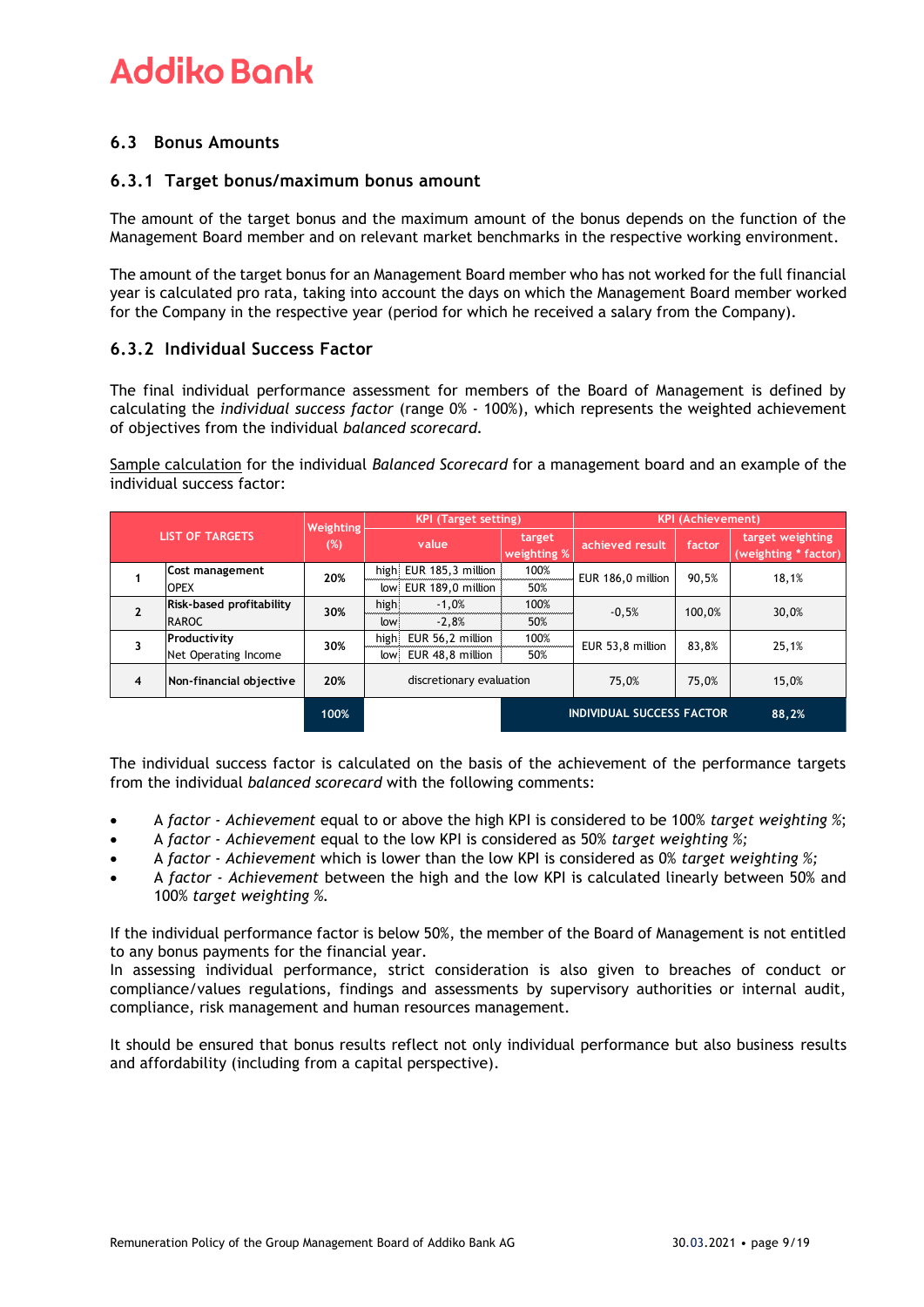# **6.3.3 Calculation of Bonus**

The final bonus amount for the members of the Group Management Board is calculated as follows:



### **6.4 Payout Process**

### **6.4.1 Basic Requirements / Knockout Criteria**

Variable compensation components may only be paid if the financial position of the Addiko Group (as well as the company) is sustainable and the bonus is justified. The right to receive a new bonus as well as the payment of deferred payments from previous years exists only if the basic conditions are met.

### **Basic requirement / knock-out criterion**

Bonus payments can only be granted if the capital requirements are met. The capital requirements are defined by the Addiko Group's SREP requirements. For the purposes of this remuneration policy, the SREP requirements and the capital position refer to the status at the end of the relevant performance year.

If the capital requirements are not met at the end of the relevant performance year, the basic requirement is not met, which is a knock-out criterion. This means that the bonus for the respective year is not capitalised and no bonus is paid in the respective year (neither a new bonus nor deferred payments that would be due in the respective year).

The bonus is calculated and paid once a year.

### **6.4.2 Bonus Payout Model**

If the basic condition is fulfilled, the bonus determined according to point 6.3.3 is considered the basis for the calculation of the bonus instalments.

A value limit for the deferral of the bonus was set on the basis of the currently applicable regulations. Taking into account the risk profile and the nature of the Addiko Group's lending business, the variable compensation amount, which is calculated as the sum of all variable compensation components in a specific performance year, is only deferred if:

- the variable remuneration amount is equal to or higher than EUR 30,000; or
- the variable remuneration amount exceeds 25% of the annual fixed remuneration of the member of the Management Board.

If applicable rules are stricter for any of the above thresholds, a combination of the stricter thresholds will be applied.

Addiko Bank AG today considers itself to be a medium complex institution and will introduce a variable remuneration model for the Management Board according to the criteria described in the delegated regulation (EU) 527/2014 of the Commission as amended on March 12, 2014, consisting of a payment of 50% in cash and a payment of 50% in company shares as follows In the first half of the following financial year, an employee is entitled to a bonus instalment amounting to 60% of the bonus calculated in accordance with point 6.3.3, payable half in cash and half in company shares. The first cash instalment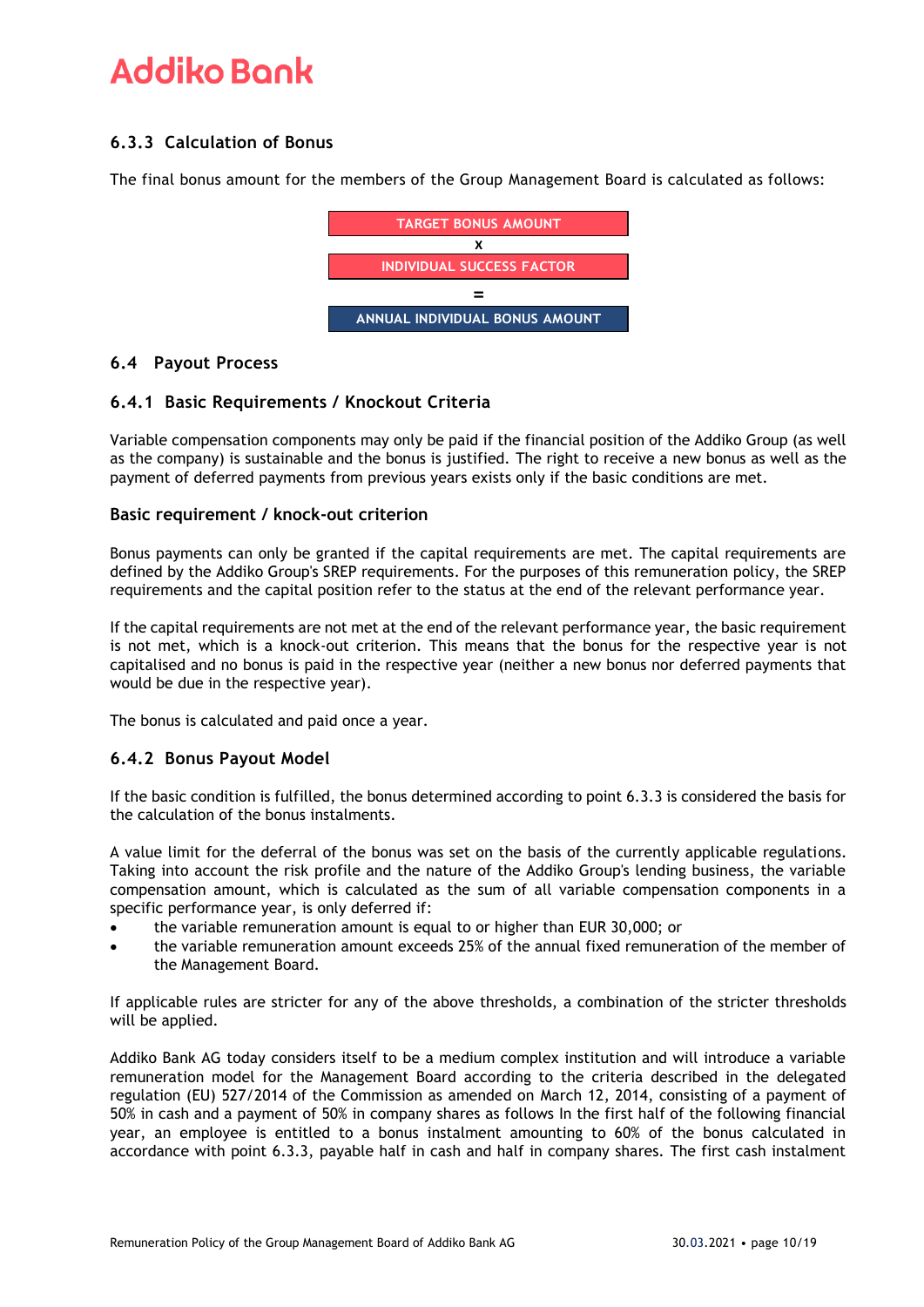will be paid as soon as possible after the end of the financial year for which the employee was rewarded (at the latest by the end of the first half of Y+1). At the same time, the Management Board shall receive the other half of the bonus instalment in company shares, for which a retention period of one year is prescribed.

**(i)** The remaining 40% of the bonus calculated in accordance with point 6.3.3 will be deferred and paid out and distributed proportionally over a period of 5 years (8% per year) in the following manner:

- The second instalment corresponds to 8% of the calculated bonus and is paid in company shares as soon as possible after the end of the first financial year (at the latest by the end of the first half of Y+2). A retention period of 1 year is prescribed for the company shares.
- The third, fourth and fifth instalments represent 8% of the bonus and are payable half in cash (4%) and half in company shares (4%). The cash instalments are paid as soon as possible after the end of the second / third / fourth financial year (at the latest by the end of the first half of Y+3 / Y+4 / Y+5). According to the same scheme, the other half is to be paid out in company shares, with a retention period of one year for each share.
- The sixth instalment is equivalent to 8% of the bonus and we will pay it in cash as soon as possible after the end of the fifth financial year (at the latest by the end of the first half of  $Y+6$ ).



If, exceptionally, the bonus amount determined in accordance with point 6.3.3. exceeds EUR 150,000, 60% of the total bonus amount is reserved and paid out pro rata over a period of 5 years as follows:

- **(i) I**n the first half of the following financial year, the employee is entitled to a bonus instalment amounting to 40% of the bonus calculated in accordance with point 6.3.3., half of whic is payable in cash and half in company shares. The first cash instalment will be paid as soon as possible after the end of the financial year for which the employee was rewarded (at the latest by the end of the first half of Y+1). At the same time, the Management Board shall receive the other half of the bonus instalment in company shares, for which a retention period of one year is prescribed.
- **(ii)** The remaining 60% of the bonus calculated in accordance with item 6.3.3. will be deferred and paid out and distributed proportionally over a period of 5 years (12% per year) in the following manner:
	- The second instalment corresponds to 12% of the calculated bonus and is paid in company shares as soon as possible after the end of the first financial year (at the latest by the end of the first half of Y+2). A retention period of 1 year is prescribed for the company shares.
	- The third, fourth and fifth instalments represent 12% of the bonus and are payable half in cash (6%) and half in company shares (6%). The cash instalments are paid as soon as possible after the end of the second / third / fourth financial year (at the latest by the end of the first half of Y+3 / Y+4 / Y+5). According to the same scheme, the other half is to be paid out in company shares, with a retention period of one year for each share.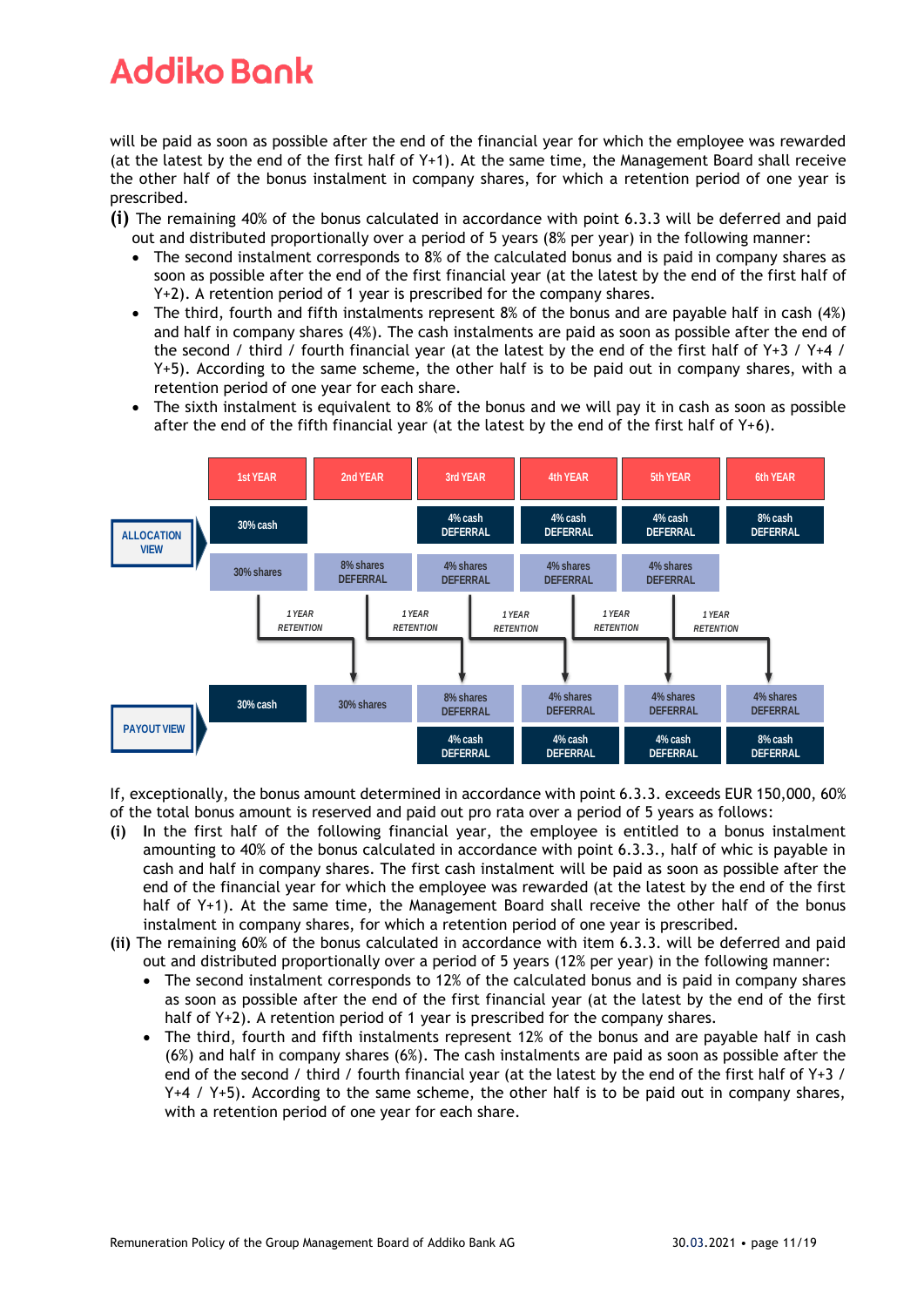• The sixth instalment is equivalent to 12% of the bonus and we will pay it in cash as soon as possible after the end of the fifth financial year (at the latest by the end of the first half of Y+6).



The amount that has to be exchanged into shares is fifty percent (50%) of the bonus as defined in Section 6.3.3. The share price to be used to determine the number of shares corresponds to the average monthly share price of Addiko Bank AG (symbol: ADKO) on the Vienna Stock Exchange in the month prior to the calendar month in which the Supervisory Board approved the remuneration for a specific year.

### **6.5 Malus and Clawback**

The company can make ex-post risk adjustments by reducing payments to board members (malus) or by requiring the board member to repay (claw back) if the payment was not justified under the predefined rules.

Employment contracts for newly appointed and existing members of the company's Management Board must contain a malus and clawback clause.

Malus and clawback can be applied to all forms of variable remuneration. Malus and recall can be applied independently and the Supervisory Board of the Company has the discretion and the right to decide whether a malus or clawback situation exists and which measure is appropriate. The period during which the malus can be applied corresponds to the specified period of deferral. Clawback may be applied to part or all of the variable compensation paid during (i) a period of one (1) year after the end of the fiscal year for which the member of the Board of Directors has been remunerated with non-deferred compensation and (ii) a period of six (6) years after the end of the fiscal year for which the member of the Board of Directors has been remunerated with deferred variable compensation.

The performance-related adjustment in the form of a malus affecting both the variable payments of the performance year and the deferrals may be applied in the following cases :

- If the company suffers a significant decline in its financial performance, unless a significant decline has been planned and budgeted and no knock-out criterion has been met. The quantitative definition of the thresholds for a significant downturn will be part of the annual definition of indicators (KPIs) to be approved by the Company's Board of Directors;
- Significant changes in the economic or regulatory capital base of the Company;
- Evidence of misconduct or serious mistakes by the member of the Board of Management;
- A significant risk management failure; or
- Regulatory sanctions if the conduct of the board member contributed to the sanctions.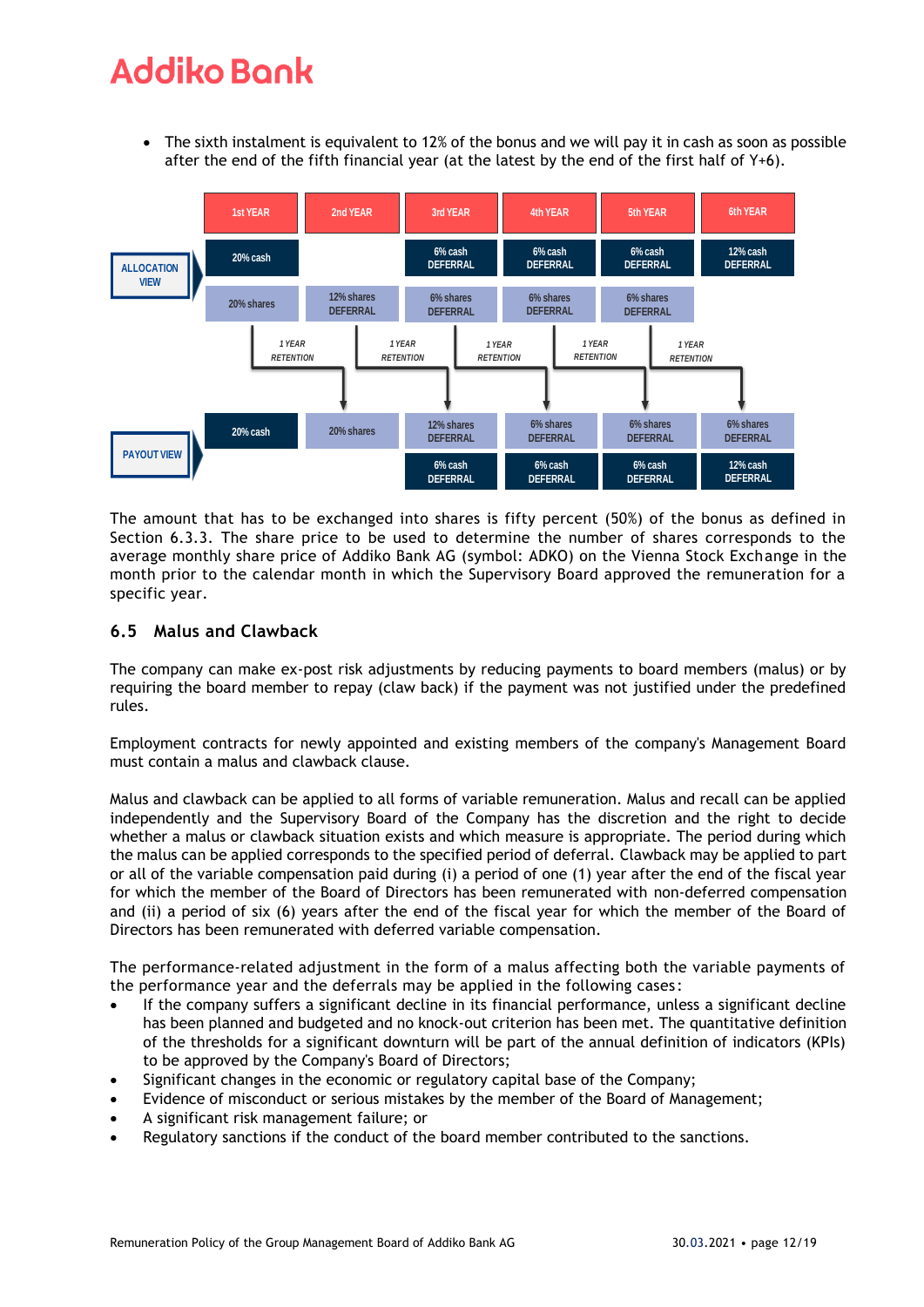A claw back of the variable remuneration can be applied in the following cases:

- Fraud or contribution to fraud by the board member;
- Where a member of the Management Board has been dismissed following disciplinary proceedings for conduct that had a negative effect on the financial results or caused a loss;
- The director has contributed to weak or negative financial results; or
- Any other intentional or grossly negligent conduct by a member of the Board of Management that has led to a significant loss.

# **6.6 Other Provisions**

### **6.6.1 Ratio of annual bonus provisions to the employment relationship**

Notwithstanding any other provisions of the annual bonus regulations and unless otherwise provided by applicable law, the following applies

- Nothing in the bonus provisions shall be construed or interpreted to mean that the Company or any affiliated company is obliged to continue the employment relationship and/or the obligation of the Management Board member for the period during which the claims under the bonus provisions are vested or can be exercised, nor shall it in any way impair the right of the Company or any affiliated company to terminate the employment relationship of the Management Board member at any time, with or without cause;
- Any payment that may be made in connection with the bonus provisions is performance related and purely voluntary; if the director is entitled to variable remuneration in any particular year, such payment will be considered a one-off, non-binding act which does not constitute a right for the director to receive any further bonus or similar payment in the future; and
- If the Management Board member is no longer in an employment relationship with the Company, he is not entitled to compensation for the loss of a right or benefit or a prospective right or benefit under the bonus provisions, whether as damages or otherwise.

### **6.6.2 Taxes and Social Security**

All payments made under this remuneration policy are subject to all applicable statutory deductions, including but not limited to income tax, social security and other similar charges.

### **6.6.3 Personal Protection and Insurance; Short-term Incentives**

The Management Board member should not use personal insurance or certain types of insurance to hedge against the risks of variable compensation agreements.

A variable part of the remuneration consisting mainly of incentives which are paid immediately, without deferral or subsequent risk adjustment mechanisms (malus or recall) and/or based on a formula which links the variable remuneration to the business results of the current year and not to the risk-adjusted profit and long-term viability is not allowed.

### **6.7 Governance Structures**

The Committee for Management Board Matters of the Supervisory Board of the company is informed about bonus proposals and confirms the final bonus amounts to ensure that the bonus payments adequately reflect the situation of the Addiko Group.

An annual preliminary calculation of the quantitative targets is prepared by the Addiko Group's Human Resources Department for the Board Affairs Committee meeting. Prior to this, the HR department of Addiko Bank AG will receive the following reports from the Group Finance Controlling of Addiko Bank AG:

- Annual bonus budget;
- Achievement of objectives (achievement of Group, company and Board of Management objectives and calculation of the performance bonus factor);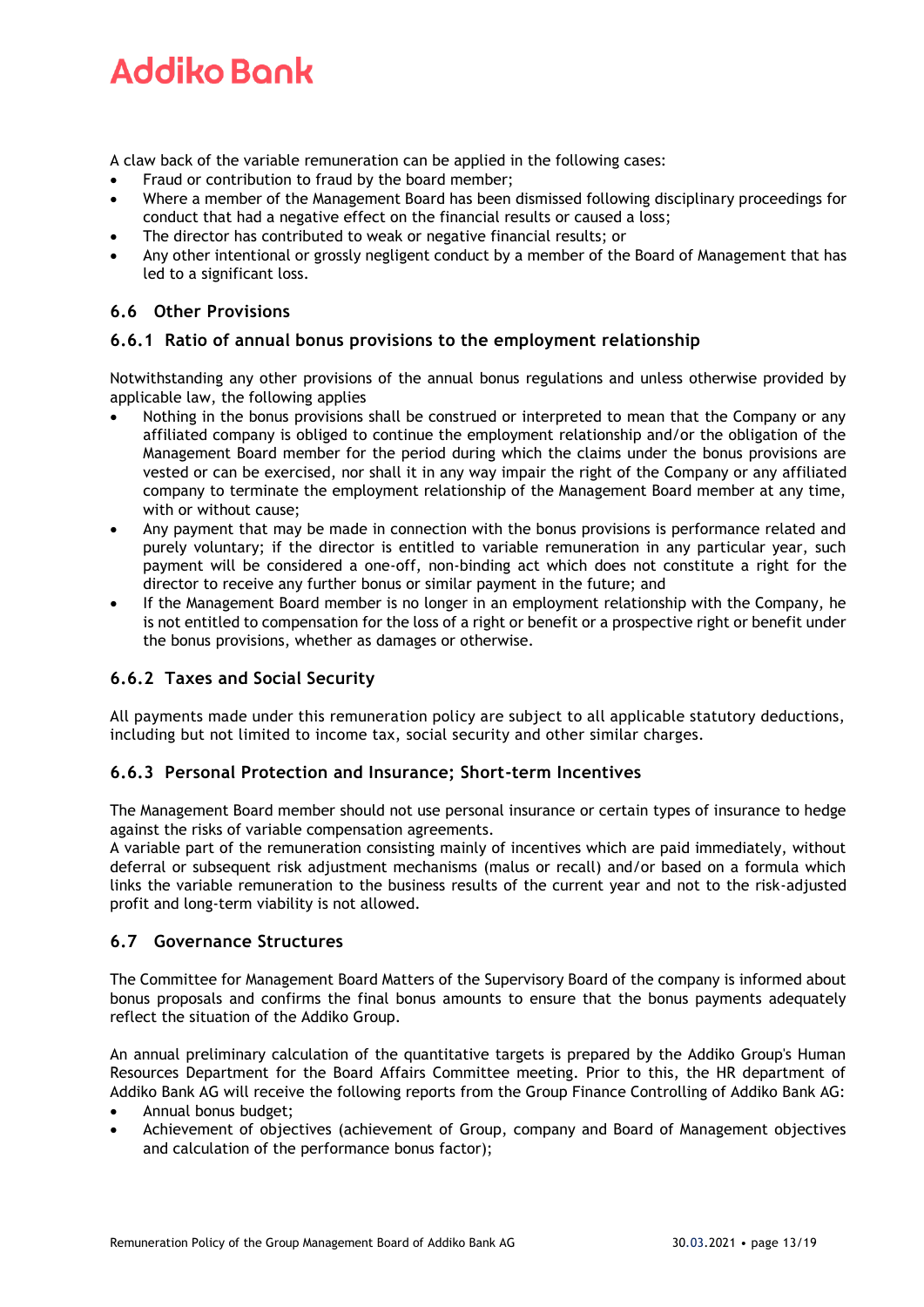- Distribution of the individual performance criteria (according to the evaluation criteria); and
- Distribution of the highest 15% bonuses in each institution.

The reports must be submitted at least one week before the meeting of the Nomination and Compensation Committee and the Committee for Management Board Matters.

The milestones / timeframe of the review process are set by the Addiko Group Human Resources Department.

# **7. VARIABLE REMUNERATION - PERFOMANCE ACCELARATION FRAMEWORK PROGRAMM (PAIF)**

The PAIF is a multi-year incentive scheme approved by the Supervisory Board of Addiko Bank AG, in addition to the annual bonus, activated by the following triggers:

- The Group Result after Tax<sup>1</sup> must reach the targeted Group Result, which is defined in the Business plan for the respective year, or be even higher
- The Capital requirements defined by the SREP are fulfilled
- The following share price (volume weighted average price VWAP) of Addiko Bank AG on the Vienna Stock Exchange must be reached in December 2021<sup>2</sup>:

| <b>ADKO</b> at                        | Price measured as average VWAP in December 2021<br>$(in$ EUR $)$ |                 |                |  |  |
|---------------------------------------|------------------------------------------------------------------|-----------------|----------------|--|--|
| <b>Wiener Börse</b>                   | 12,00                                                            | $12,01 - 13,99$ | 14,00 or above |  |  |
| % of PAIF target<br>bonus eligibility | 50%                                                              | pro-rata        | 100%           |  |  |

("Knock-out-Criteria for Activation")

In case the Knock-out-Criteria for Activation are fulfilled, ex-ante Risk assessments and ex-post Risk assessments<sup>3</sup> are conducted before any pay-out. The following indicators<sup>4</sup> are relevant for these Risk assessments:

- Inflow into Non-Performing Exposures (NPE Inflow)
- Non–Performing Exposure Ratio (NPE ratio)
- Coverage of Non-Performing exposure with provisions (NPE Coverage Ratio)

<sup>1</sup> Group Result After Tax = Total Income – OPEX – Risk Cost - Taxes

 $<sup>2</sup>$  For subsequent financial years, the targeted share price in each case is to be determined by the Supervisory Board, taking</sup> into account the objectives of the PAIF and the applicable legal and regulatory framework conditions.

<sup>&</sup>lt;sup>3</sup> Prior to pay out of any variable remuneration (Bonus and / or PAIF) Addiko Banks follow the guidelines set out in the Addiko Group Remuneration Policy and conducts ex-ante (for newly issued rewards) and ex-post (for deferred instalments) Risk assessments.

<sup>4</sup> These three Indicators are recognized and tracked in the recovery plan and within the Group Risk Appetite Framework. These Indicators show the impact of management and sales activities in previous periods on the amount of risk that the bank has assumed within its portfolio and are constantly compared to predefined thresholds enabling constant tracking if the risk is above the limits that the bank is prepared to assume. The thresholds observed are also communicated to the Regulator and their calibration is also commented upon by the Regulator, as well as under focus of shareholders and other stakeholders.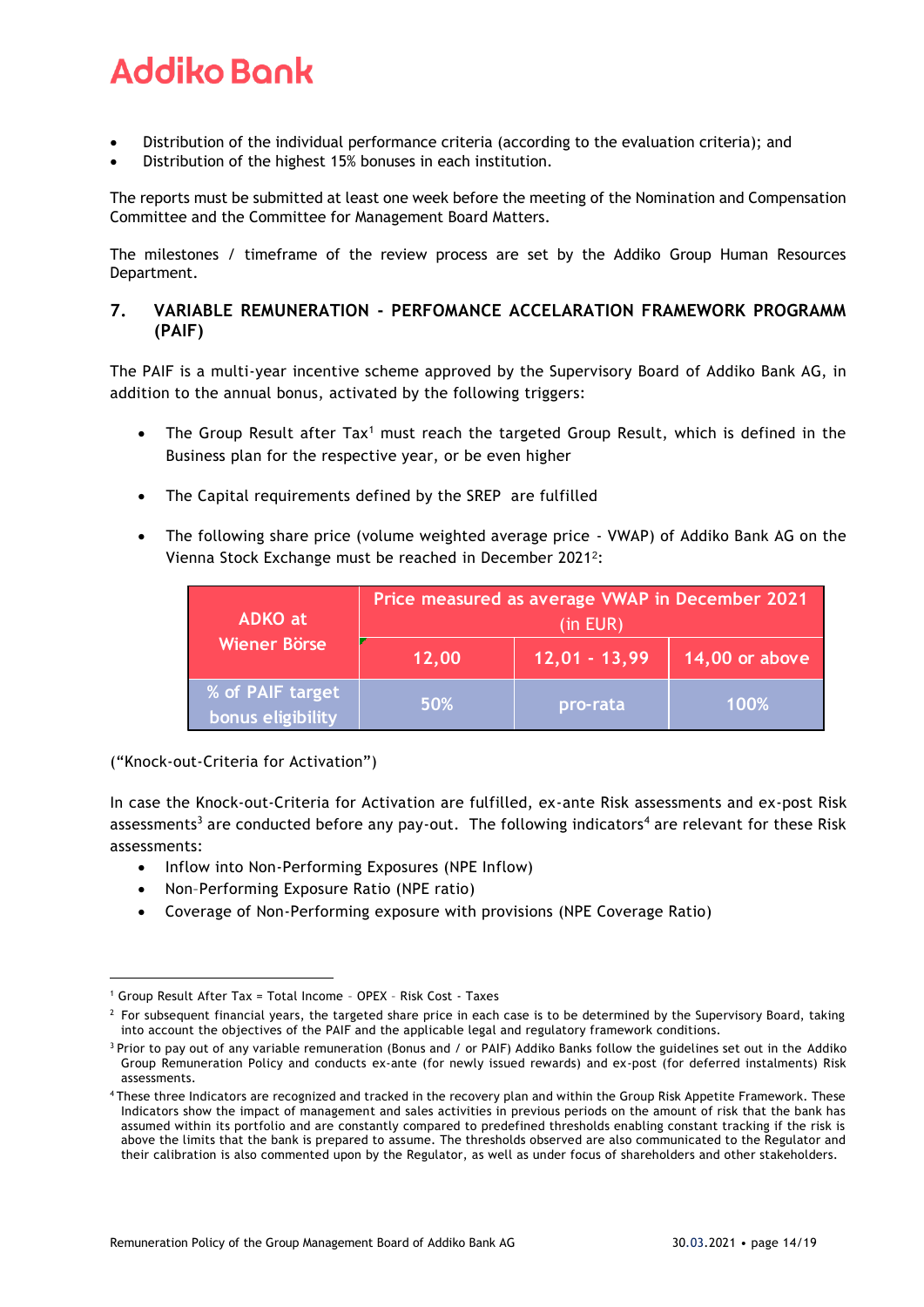The material level of Risk assessment shows the need for a Risk adjustment if the above- mentioned indicators are amber or red:

- If an amber level recovery plan threshold is breached for more than 6 months
- if a red level threshold is breached for more than 3 months.

If the material level of Risk assessment shows the need for the Risk adjustment, the PAIF would not be activated for payout. The Risk assessments would be confirmed at the Group Risk Committee while a decision to not activate the payout of PAIF would be confirmed at the Group Remuneration Committee.

Furthermore, the payment of the PAIF bonus is subject to the following general/personal requirements:

- 1. Any amounts payable would not be possible if the individual performance of the PAIF participant does not reflect Full Performance (achieving 50% or above their individual annual performance targets or meets expectations)
- 2. The PAIF payments are discretionary, and the amounts are payable when the Knock-out-Criteria for Activation are fulfilled.
- 3. The PAIF is awarded in addition to (and not embedded in) the annual bonus, but the total amount is defined in such a way that, together with the Target bonus amount, does not exceed the amount of annual fixed compensation (except in case of an increase of the variable remuneration component by shareholders' resolution, see point 8.) or lower regarding Control Functions Holders.
- 4. In the case that an employee is internally appointed or externally hired, taking a Board role during the respective actual year, a pro-rata reward would be defined.
- 5. The PAIF is an incentive scheme of Addiko Bank and the applicable principles of variable remuneration described in the Addiko Group Remuneration Policy apply, insofar as not described differently within this Chapter 7. Point 6.6 also applies analogously to the PAIF.
- 6. This incentive scheme is gender neutral. All guidelines will be equally applied to both female and male participants without any element of discrimination.
- 7. Malus and clawback will be activated if needed and follow the rule stipulated under Point 6.5.
- 8. Management Board members participating in the PAIF are (a) not allowed to hedge their risk from the variable remuneration and will be asked to commit not to hedge their risk from the variable remuneration; (b) cannot trade any shares in the relevant period to affect price of shares.
- 9. The PAIF for 2021 is being activated for 2021, amidst the COVID-19 pandemic. If the Regulator should impose additional guidelines or restrictions related to the payout of variable remuneration impacting the PAIF reward scheme, the Bank will act accordingly and inform participants in writing of the decisions and changes. In such circumstance no commitments related to the PAIF incentive scheme for 2021 would incur for the Bank.
- 10. For Management Board Members whose reward will be paid partially in shares, (i.e. not in cash), these payments shall be in line with Capital Market Compliance rules contained in Compliance Policy and respective other applicable regulations.
- 11. As per the Addiko Group Remuneration Policy, ex-ante risk assessment is performed based on previous year performance, prior to payout of the reward, and may influence the payout while expost risk assessment is performed in the year after the payout reward and may result in the clawback of the already paid amount or malus applied to the unpaid or deferred payouts.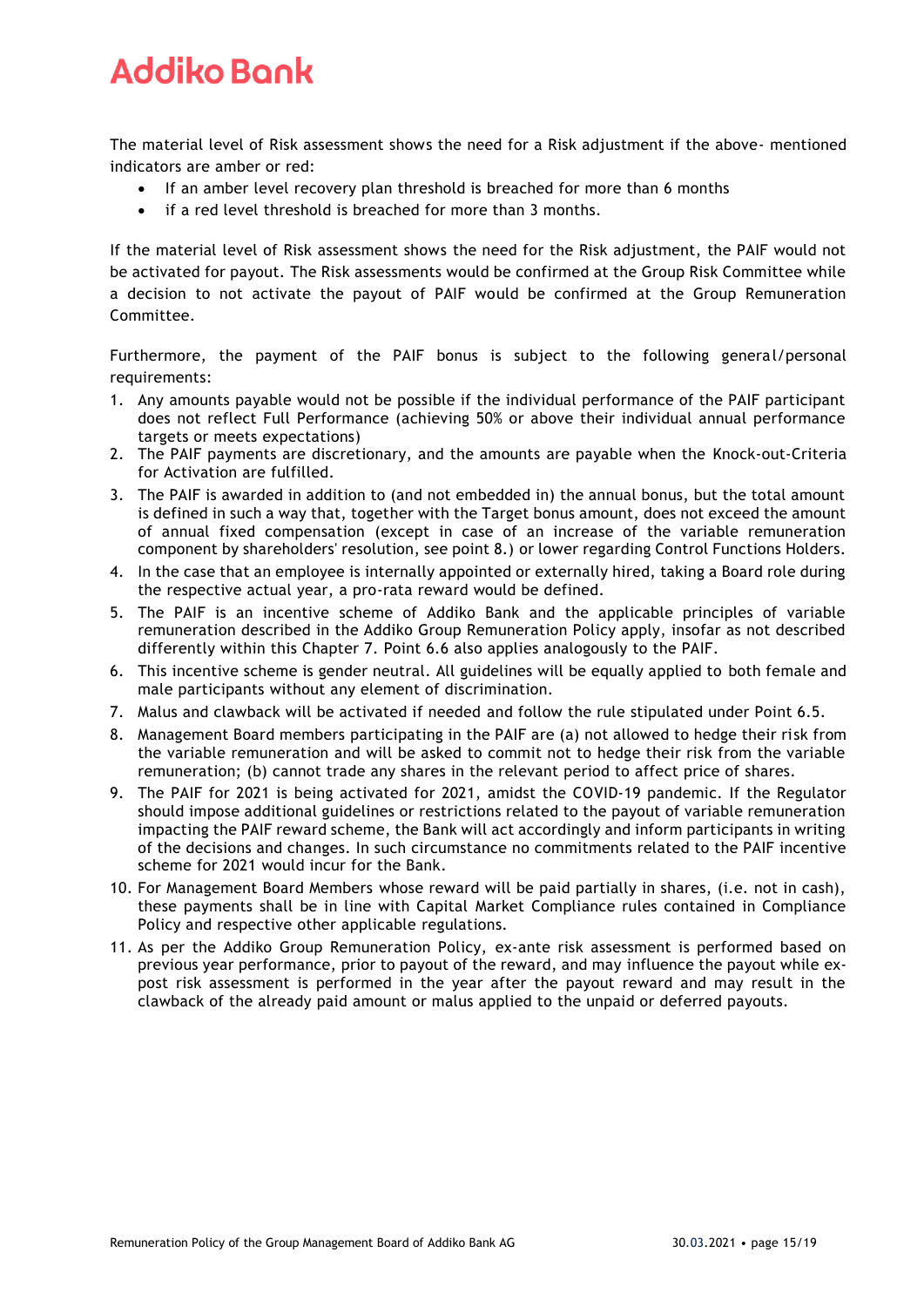The pay-out of the Paif reward of the Management Board will be half in shares<sup>5</sup> and half in cash and will follow the following scheme:



### **8. UPPER LIMIT OF VARIABLE REMUNERATION**

The individual amount of the variable remuneration, including both Annual bonus and PAIF, should not exceed the maximum amount specified in the employment contract of the member of the Board of Management and may never exceed the amount of the annual fixed remuneration of the member of the Board of Management.

### **9. SEVERANCE PAY**

A severance pay / exit package is granted in the event of premature termination of employment in the following cases:

- The Company terminates the employment contracts of the members of the Management Board due to a failure of the Company (official intervention, liquidation measures, insolvency, lack of a solid capital base, etc.);
- The Company wishes to terminate the employment contract after a significant reduction in the activities of the Company or in business areas which are taken over by other institutions, without the possibility for the members of the Management Board to remain in the acquiring institutions; or
- In the event of the settlement of a labour dispute.

Identified failures should be distinguished between failures by the company and failures by the director (lack of appropriate standards of suitability and adequacy, acting contrary to internal rules, values or procedures based on intent or gross negligence, etc.).

The criteria for determining the amount of the severance payments relates to the length of the employment relationship with the Company, a possible severance payment for loss of function and a competition clause from the employment contract. When determining the severance payment amounts, long-term performance should be taken into account.

Regular remuneration payments that relate to the duration of a notice period should not be considered as severance payments.

<sup>5</sup> The payout in shares is subject to a retention period of at least 1 year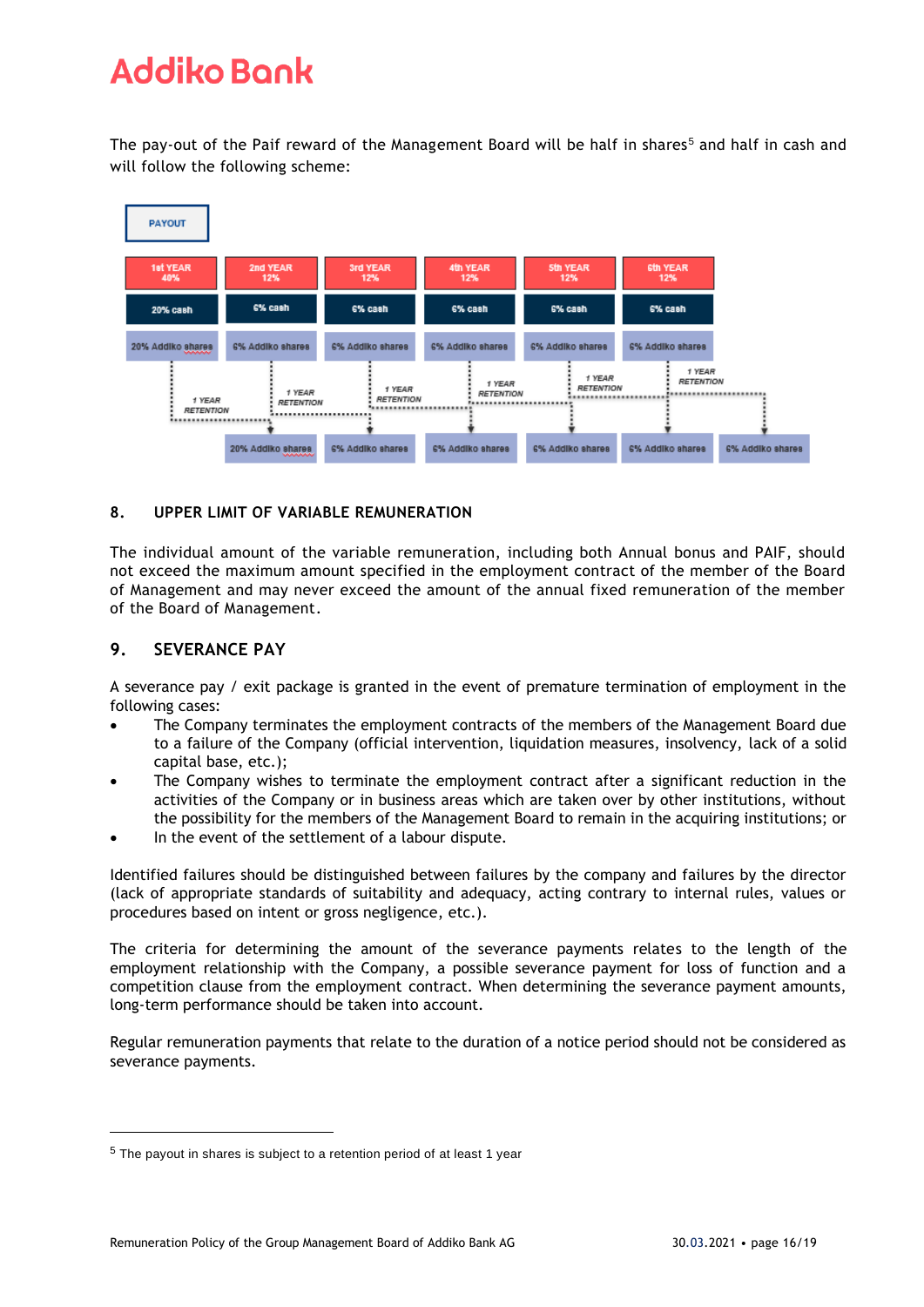A severance payment should not be granted if there is an obvious failure which would allow the immediate termination of the employment contract or the dismissal of the member of the Board of Management or if a member of the Board of Management resigns to take up a position with another legal entity.

Severance pay should generally be considered as variable remuneration, but in the following cases severance pay may be paid in financial instruments without the application of a deferral and without payment:

- At a level that does not exceed the amount stipulated by national labour law;
- A severance payment to be paid on the basis of a final court decision;
- Severance pay for loss of function if it is subject to a competition clause in the contract of employment and is paid in future periods, but only to the extent of the fixed remuneration that would have been paid in salary for that period; or
- Sums paid as compensation for damages in the event of judicial termination of the contract in accordance with the national labour law governing the employment relationship.

### **10. OTHER BENEFITS**

### **10.1 Definition**

A number of non-monetary benefits and benefits in kind may be made available to the member of the Board of Management:

- to comply with market practice (e.g. company car);
- provided that they offer the Management Board member a certain degree of security (e.g. accident or D&O insurance); or
- in order to keep the member of the board.

Benefits that are part of a general, non-discretionary, company-wide policy and do not have an incentive effect in terms of risk-taking are considered to be fixed remuneration.

### **10.2 Statutory Benefits**

Compulsory are those benefits which must be paid on the basis of labour law regulations. Statutory benefits are regarded as fixed remuneration.

### **11. PROMOTION OF THE BUSINESS STRATEGY AND LONG-TERM DEVELOPMENT OF THE COMPANY**

The remuneration structure of the Company's Management Board as described in this remuneration policy promotes the objectives set out in Section 2. by linking individual variable remuneration to the long-term and sustainable development of the Company:

- 1. Late payments and payment in company shares
- 2. Compliance with the applicable legal and regulatory requirements; and
- 3. Ensuring that the individual success factors of the members of the Management Board are in line with the Addiko Group's business strategy by means of the *balanced scorecard model.*

The variable compensation model, consisting of payments in 50% cash and 50% company shares over 6 years, allows for consideration of long-term shareholder interests and counteracts risky behaviour that improves short-term performance at the expense of long-term sustainable business success.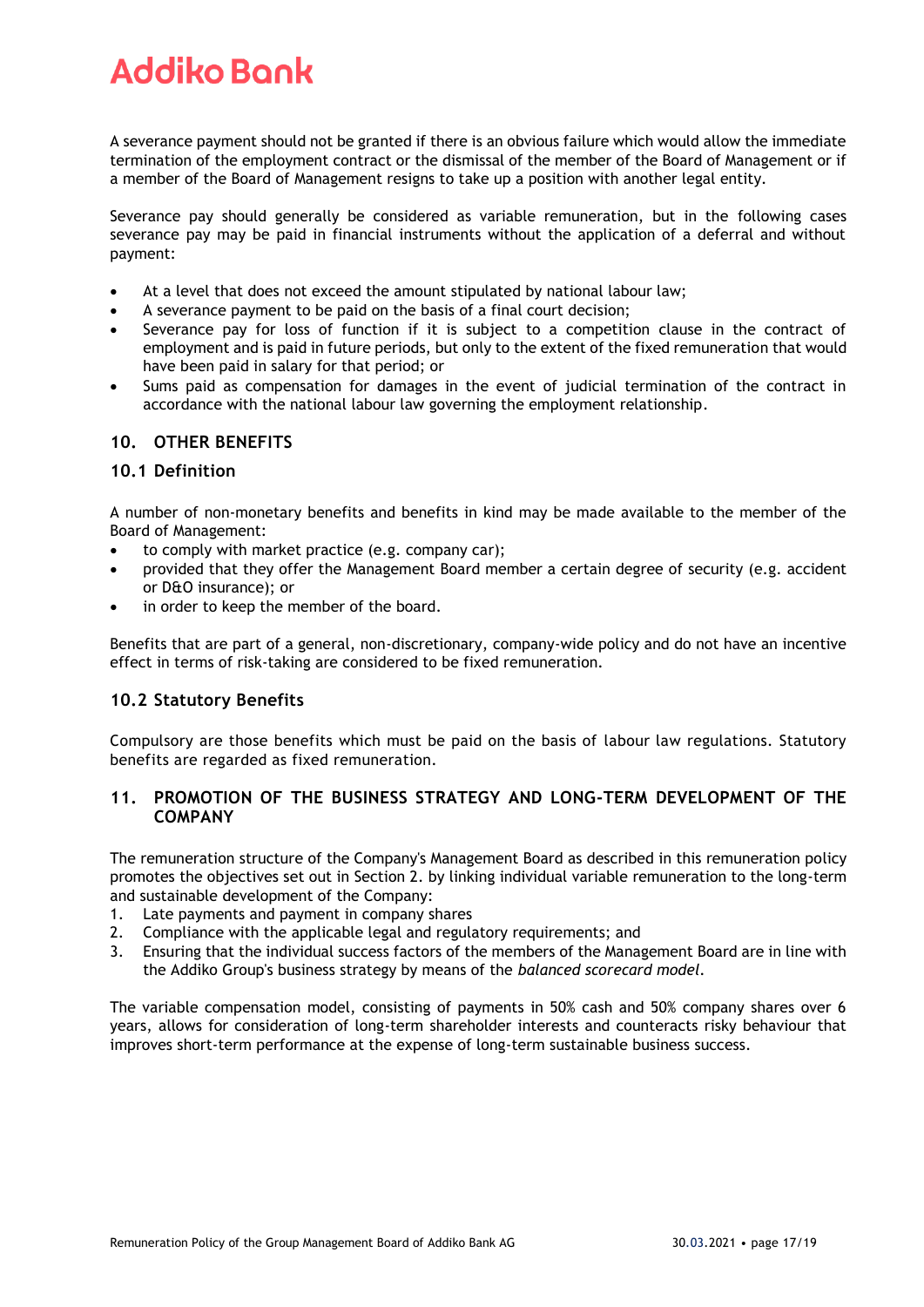### **12. CONSIDERATION OF THE REMUNERATION AND EMPLOYMENT CONDITIONS OF THE COMPANY'S EMPLOYEES**

The remuneration and employment conditions of the company's employees have not been explicitly taken into account in determining this remuneration policy. Relevant factors may be defined as targets for members of the Management Board in the individual *balanced scorecards*".

### **13. CONTRACT PERIOD, NOTICE PERIODS AND OTHER CONTRACTUAL PROVISIONS**

The term of the employment contracts of members of the Board of Management shall not exceed 4 (four) years. The term of the employment contracts is in any case linked to the appointment of the Management Board.

If a member of the Board of Management is dismissed due to culpable acts which, in analogous application of § 27 of the Salaried Employees Act (Angestelltengesetz), are deemed grounds for dismissal or dismissal in accordance with § 75 (4) of the Austrian Stock Corporation Act (AktG), the employment contract may be extraordinarily terminated by the Company with immediate effect. Extraordinary termination for other important reasons, including loss of *fit&proper status*, remains unaffected.

The employment contracts of the members of the Management Board do not contain any notice periods. If the Company terminates the employment contracts in an orderly manner, the members of the Management Board are entitled to termination compensation in certain cases. In the event of a:

- a) premature termination by the Bank without serious cause or for a serious reason without fault of the member of the Management Board, and
- b) in the event of justified premature termination by the member of the Management Board for an important reason attributable to the Bank,

the member of the Board of Management is entitled to a one-time compensation for loss of income for the remaining period until the end of the term of appointment in the amount of up to 75% of a gross annual basic salary plus 75% of the target bonus. This entitlement must be in line with the Bank's remuneration policy and the applicable supervisory law.

The employment contracts of the members of the Board of Management generally contain standard market competition and non-solicitation clauses.

The gross monthly salary of the member of the Board of Management includes contributions to a pension fund, therefore the members of the Board of Management are not entitled to any additional remuneration or payment in connection with the pension fund.

### **14. PROCEDURAL PROVISIONS**

This remuneration policy is established by the Supervisory Board and reviewed by it at least once a year.

This remuneration policy must be submitted to the company's Annual General Meeting for resolution at least every fourth financial year and every significant change in accordance with § 78b (1) AktG. In advance, the supervisory board of the company must adopt the remuneration policy, if necessary amended, and submit a proposal for a resolution to the general meeting.

The decision of the general meeting on this remuneration policy is of a recommendatory nature and is not open to challenge.

This remuneration policy must be published on the company's website after the resolution has been adopted at the general meeting, together with the date of the resolution and its outcome, no later than the second working day after the resolution is adopted, and must be made available free of charge for the duration of its validity.